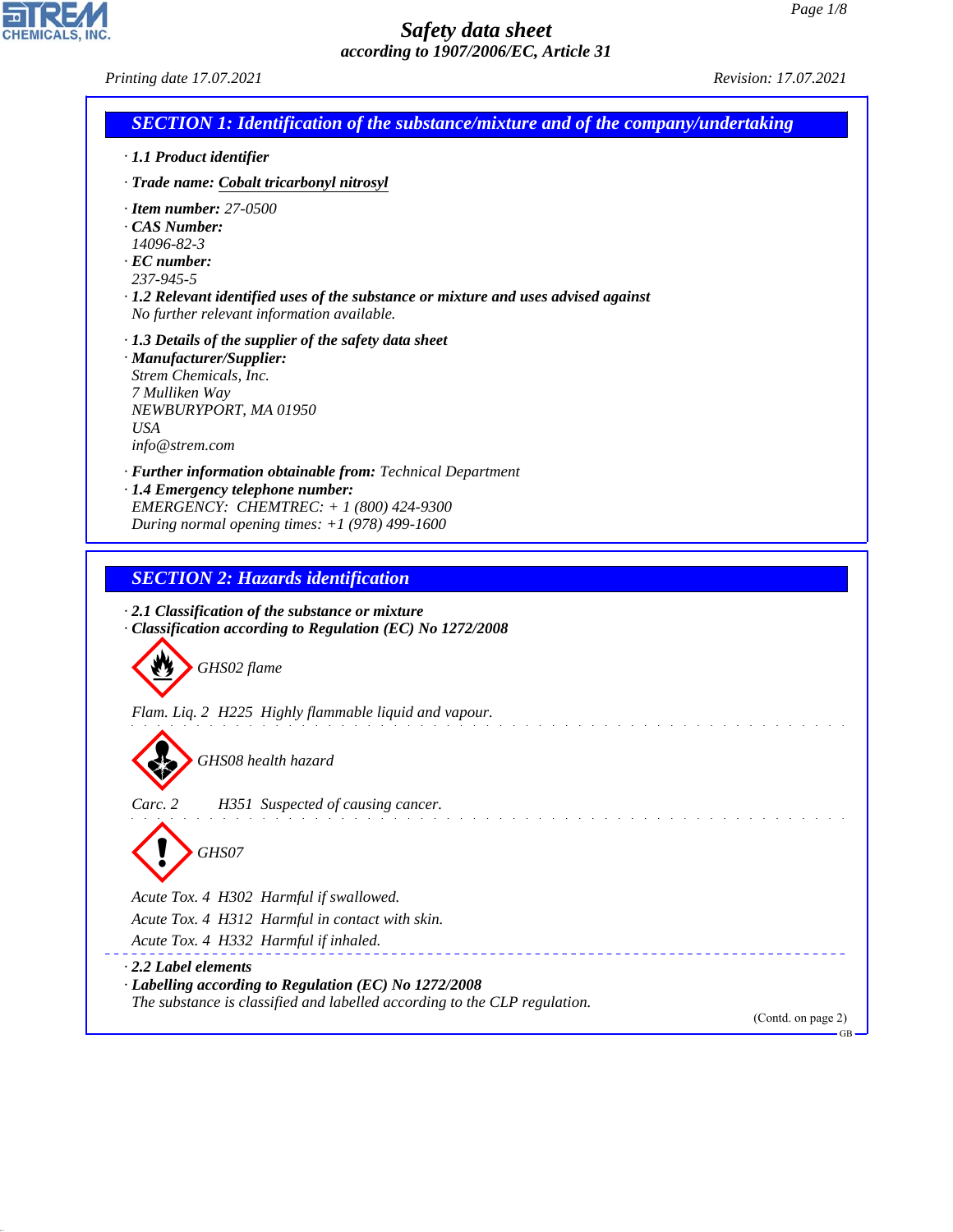*Printing date 17.07.2021 Revision: 17.07.2021*

**CHEMICALS, INC.** 

|                             | (Contd. of page 1)                                                                                                                                 |
|-----------------------------|----------------------------------------------------------------------------------------------------------------------------------------------------|
| · Hazard pictograms         |                                                                                                                                                    |
|                             |                                                                                                                                                    |
|                             |                                                                                                                                                    |
|                             |                                                                                                                                                    |
| GHS02<br>GHS07              | GHS08                                                                                                                                              |
| · Signal word Danger        |                                                                                                                                                    |
|                             | · Hazard-determining components of labelling:                                                                                                      |
| Cobalt tricarbonyl nitrosyl |                                                                                                                                                    |
| · Hazard statements         |                                                                                                                                                    |
| H <sub>225</sub>            | Highly flammable liquid and vapour.                                                                                                                |
|                             | H302+H312+H332 Harmful if swallowed, in contact with skin or if inhaled.                                                                           |
| H351                        | Suspected of causing cancer.                                                                                                                       |
| · Precautionary statements  |                                                                                                                                                    |
| <i>P101</i>                 | If medical advice is needed, have product container or label at hand.                                                                              |
| P <sub>102</sub>            | Keep out of reach of children.                                                                                                                     |
| P103                        | Read label before use.                                                                                                                             |
| P231                        | Handle under inert gas.                                                                                                                            |
| P210                        | Keep away from heat, hot surfaces, sparks, open flames and other ignition sources. No<br>smoking.                                                  |
| $P301 + P310$               | IF SWALLOWED: Immediately call a POISON CENTER/doctor.                                                                                             |
|                             | P305+P351+P338 IF IN EYES: Rinse cautiously with water for several minutes. Remove contact lenses, if<br>present and easy to do. Continue rinsing. |
| P422                        | Store contents under inert gas.                                                                                                                    |
| $P403 + P235$               | Store in a well-ventilated place. Keep cool.                                                                                                       |
| P <sub>501</sub>            | Dispose of contents/container in accordance with local/regional/national/international<br>regulations.                                             |
| $\cdot$ 2.3 Other hazards   |                                                                                                                                                    |
|                             | · Results of PBT and vPvB assessment                                                                                                               |

#### *SECTION 3: Composition/information on ingredients*

- *· 3.1 Chemical characterisation: Substances*
- *· CAS No. Description*
- *14096-82-3 Cobalt tricarbonyl nitrosyl*
- *· Identification number(s)*
- *· EC number: 237-945-5*

### *SECTION 4: First aid measures*

- *· 4.1 Description of first aid measures*
- *· General information:*
- *Immediately remove any clothing soiled by the product.*

*Symptoms of poisoning may even occur after several hours; therefore medical observation for at least 48 hours after the accident.*

*· After inhalation:*

44.1.1

*Supply fresh air. If required, provide artificial respiration. Keep patient warm. Consult doctor if symptoms persist.*

*In case of unconsciousness place patient stably in side position for transportation.*

(Contd. on page 3)

GB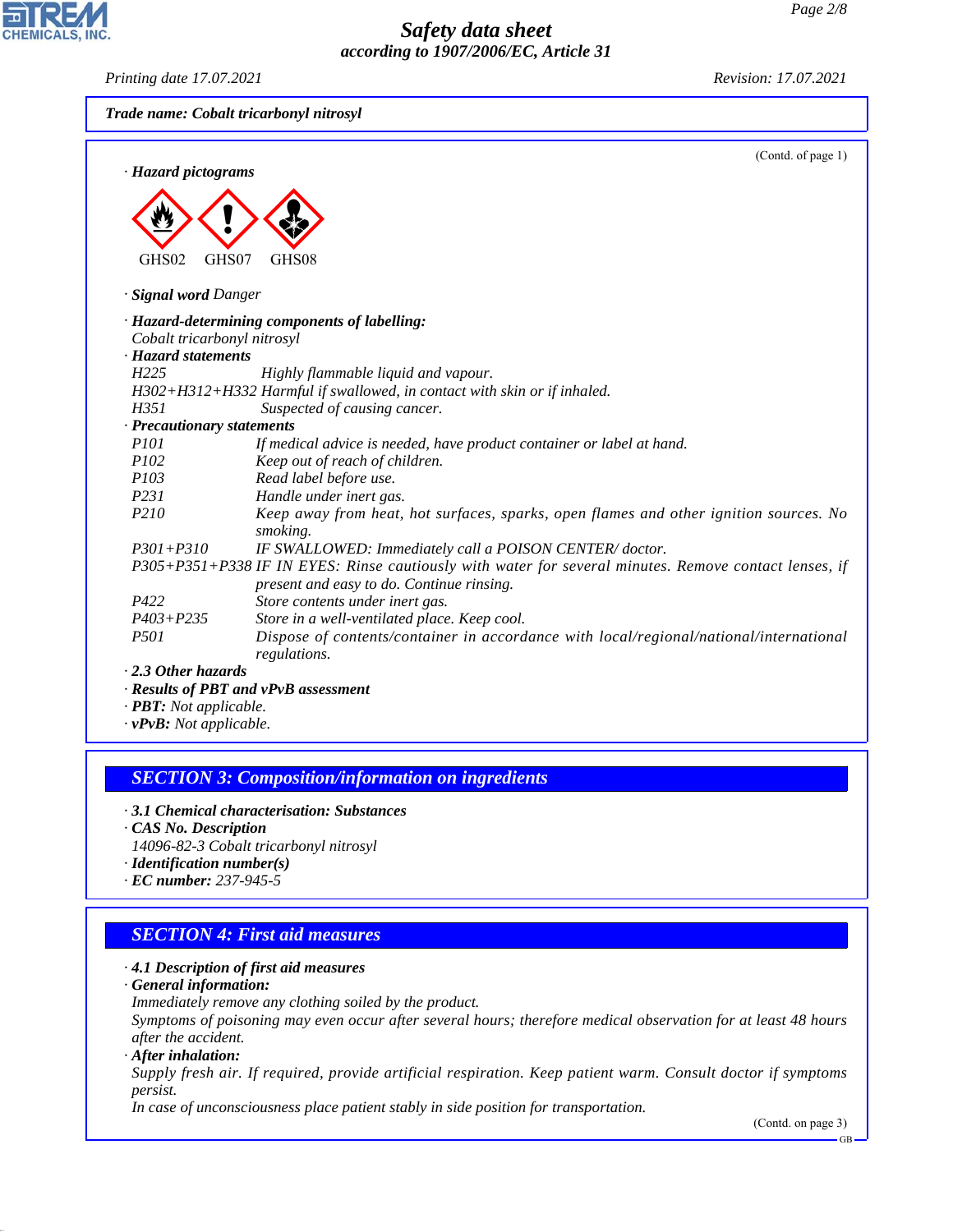*Printing date 17.07.2021 Revision: 17.07.2021*

*Trade name: Cobalt tricarbonyl nitrosyl*

- *· After skin contact: Immediately rinse with water.*
- *· After eye contact: Rinse opened eye for several minutes under running water. Then consult a doctor.*
- *· After swallowing: Call for a doctor immediately.*
- *· 4.2 Most important symptoms and effects, both acute and delayed No further relevant information available.*
- *· 4.3 Indication of any immediate medical attention and special treatment needed*
- *No further relevant information available.*

## *SECTION 5: Firefighting measures*

- *· 5.1 Extinguishing media*
- *· Suitable extinguishing agents:*
- *CO2, powder or water spray. Fight larger fires with water spray or alcohol resistant foam.*
- *· For safety reasons unsuitable extinguishing agents: Water with full jet*
- *· 5.2 Special hazards arising from the substance or mixture No further relevant information available.*
- *· 5.3 Advice for firefighters*
- *· Protective equipment: Mouth respiratory protective device.*

## *SECTION 6: Accidental release measures*

- *· 6.1 Personal precautions, protective equipment and emergency procedures Wear protective equipment. Keep unprotected persons away.*
- *· 6.2 Environmental precautions: Prevent seepage into sewage system, workpits and cellars.*

*· 6.3 Methods and material for containment and cleaning up: Absorb with liquid-binding material (sand, diatomite, acid binders, universal binders, sawdust). Dispose contaminated material as waste according to item 13. Ensure adequate ventilation.*

*· 6.4 Reference to other sections*

- *See Section 7 for information on safe handling.*
- *See Section 8 for information on personal protection equipment.*

*See Section 13 for disposal information.*

## *SECTION 7: Handling and storage*

#### *· 7.1 Precautions for safe handling*

*Ensure good ventilation/exhaustion at the workplace. Open and handle receptacle with care. Prevent formation of aerosols.*

- *· Handling: Handle under inert gas.*
- *· Information about fire and explosion protection: Keep ignition sources away - Do not smoke. Protect against electrostatic charges. Keep respiratory protective device available.*
- *· 7.2 Conditions for safe storage, including any incompatibilities*
- *· Storage:*

44.1.1

- *Keep cool.*
- *Store contents under inert gas.*
- *· Requirements to be met by storerooms and receptacles: Store in a cool location.*
- *· Information about storage in one common storage facility: Not required.*
- *· Further information about storage conditions: Keep container tightly sealed.*

(Contd. on page 4)



(Contd. of page 2)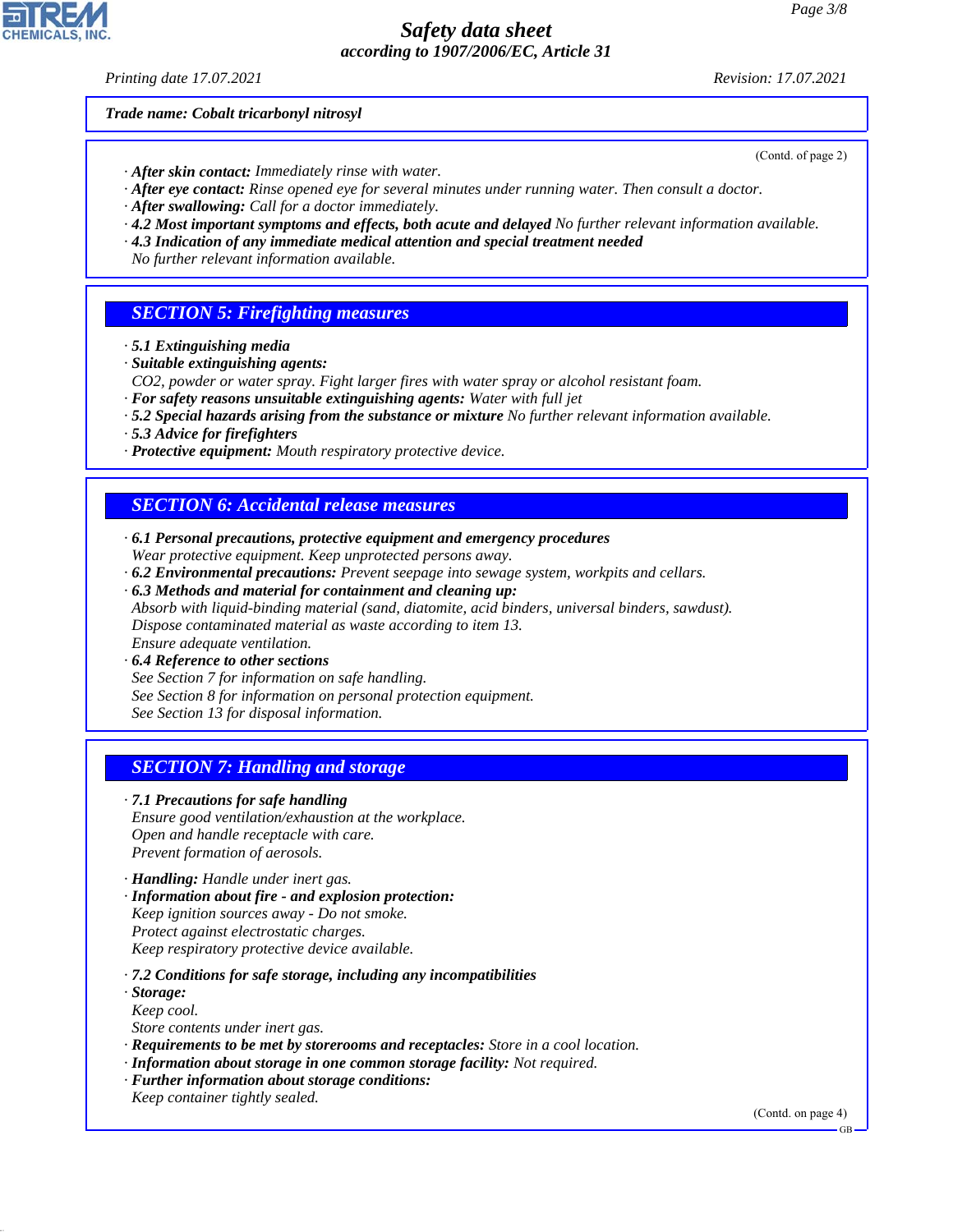*Printing date 17.07.2021 Revision: 17.07.2021*

*Trade name: Cobalt tricarbonyl nitrosyl*

- *Store in cool, dry conditions in well sealed receptacles.*
- *· Recommended storage temperature: Store at temperatures not exceeding -18 °C. Keep cool.*
- *· 7.3 Specific end use(s) No further relevant information available.*

## *SECTION 8: Exposure controls/personal protection*

- *· Additional information about design of technical facilities: No further data; see item 7.*
- *· 8.1 Control parameters*
- *· Ingredients with limit values that require monitoring at the workplace: Not required.*
- *· Additional information: The lists valid during the making were used as basis.*
- *· 8.2 Exposure controls*
- *· Personal protective equipment:*
- *· General protective and hygienic measures: Keep away from foodstuffs, beverages and feed. Immediately remove all soiled and contaminated clothing Wash hands before breaks and at the end of work. Store protective clothing separately. Avoid contact with the eyes and skin.*
- *· Respiratory protection:*
- *In case of brief exposure or low pollution use respiratory filter device. In case of intensive or longer exposure use self-contained respiratory protective device.*
- *· Protection of hands:*



\_S*Protective gloves*

*The glove material has to be impermeable and resistant to the product/ the substance/ the preparation. Due to missing tests no recommendation to the glove material can be given for the product/ the preparation/ the chemical mixture.*

- *Selection of the glove material on consideration of the penetration times, rates of diffusion and the degradation · Material of gloves*
- *The selection of the suitable gloves does not only depend on the material, but also on further marks of quality and varies from manufacturer to manufacturer.*

#### *· Penetration time of glove material*

- *The exact break through time has to be found out by the manufacturer of the protective gloves and has to be observed.*
- *· Eye protection:*



44.1.1

\_R*Tightly sealed goggles*

| .9.1 Information on basic physical and chemical properties<br><b>General Information</b><br>$\cdot$ Appearance: |                 |                    |
|-----------------------------------------------------------------------------------------------------------------|-----------------|--------------------|
| Form:                                                                                                           | Liquid          |                    |
| Colour:                                                                                                         | Dark red        |                    |
| $\cdot$ Odour:                                                                                                  | Acrid           |                    |
| · Odour threshold:                                                                                              | Not determined. |                    |
| $\cdot$ pH-value:                                                                                               | Not determined. |                    |
|                                                                                                                 |                 | (Contd. on page 5) |

(Contd. of page 3)

GB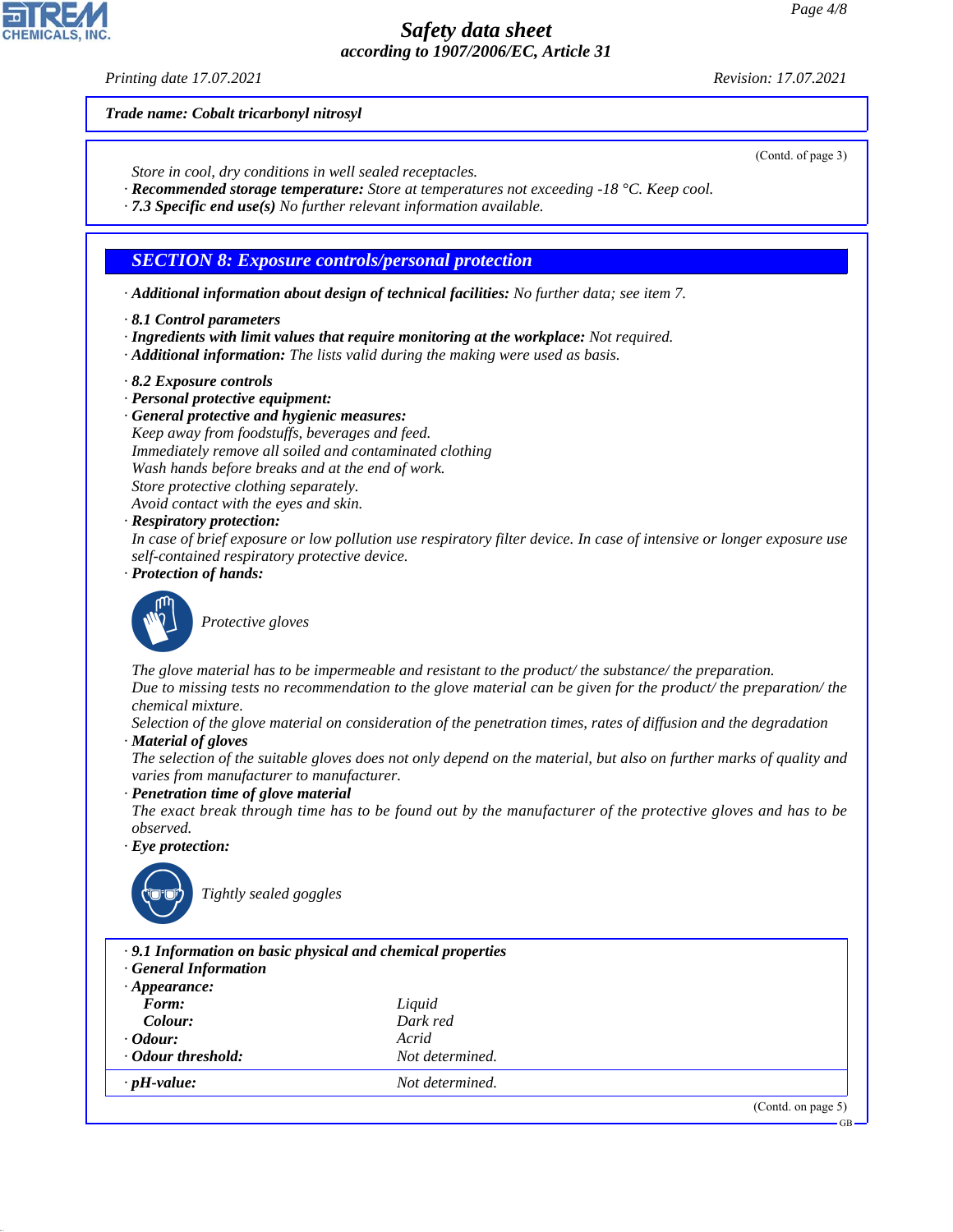*Printing date 17.07.2021 Revision: 17.07.2021*

**CHEMICALS, INC.** 

| Trade name: Cobalt tricarbonyl nitrosyl |  |  |  |
|-----------------------------------------|--|--|--|
|-----------------------------------------|--|--|--|

|                                                                                                                 | (Contd. of page 4)                                                                             |
|-----------------------------------------------------------------------------------------------------------------|------------------------------------------------------------------------------------------------|
| Change in condition<br>Melting point/freezing point:<br>Initial boiling point and boiling range: $50^{\circ}$ C | Undetermined.                                                                                  |
| · Flash point:                                                                                                  | Not applicable.                                                                                |
| · Flammability (solid, gas):                                                                                    | Not determined.                                                                                |
| · Ignition temperature:                                                                                         |                                                                                                |
| Decomposition temperature:                                                                                      | Not determined.                                                                                |
| · Auto-ignition temperature:                                                                                    | Not determined.                                                                                |
| · Explosive properties:                                                                                         | Product is not explosive. However, formation of explosive air/vapour<br>mixtures are possible. |
| · Explosion limits:<br>Lower:<br><b>Upper:</b>                                                                  | Not determined.<br>Not determined.                                                             |
| · Vapour pressure:                                                                                              | Not determined.                                                                                |
| $\cdot$ Density at 20 $\degree$ C:<br>· Relative density<br>· Vapour density<br>$\cdot$ Evaporation rate        | $1.47$ g/cm <sup>3</sup><br>Not determined.<br>Not determined.<br>Not determined.              |
| · Solubility in / Miscibility with<br>water:                                                                    | Not miscible or difficult to mix.                                                              |
| · Partition coefficient: n-octanol/water:                                                                       | Not determined.                                                                                |
| · Viscosity:<br>Dynamic:<br>Kinematic:                                                                          | Not determined.<br>Not determined.                                                             |
| · Solvent content:<br>Organic solvents:<br>$VOC$ (EC)<br>· 9.2 Other information                                | $0.0\%$<br>$0.00\%$<br>No further relevant information available.                              |

# *SECTION 10: Stability and reactivity*

*· 10.1 Reactivity No further relevant information available.*

*· 10.2 Chemical stability*

*· Thermal decomposition / conditions to be avoided: No decomposition if used according to specifications.*

*· 10.3 Possibility of hazardous reactions No dangerous reactions known.*

*· 10.4 Conditions to avoid No further relevant information available.*

*· 10.5 Incompatible materials: No further relevant information available.*

*· 10.6 Hazardous decomposition products: No dangerous decomposition products known.*

# *SECTION 11: Toxicological information*

*· 11.1 Information on toxicological effects*

*· Acute toxicity*

44.1.1

*Harmful if swallowed, in contact with skin or if inhaled.*

(Contd. on page 6)

GB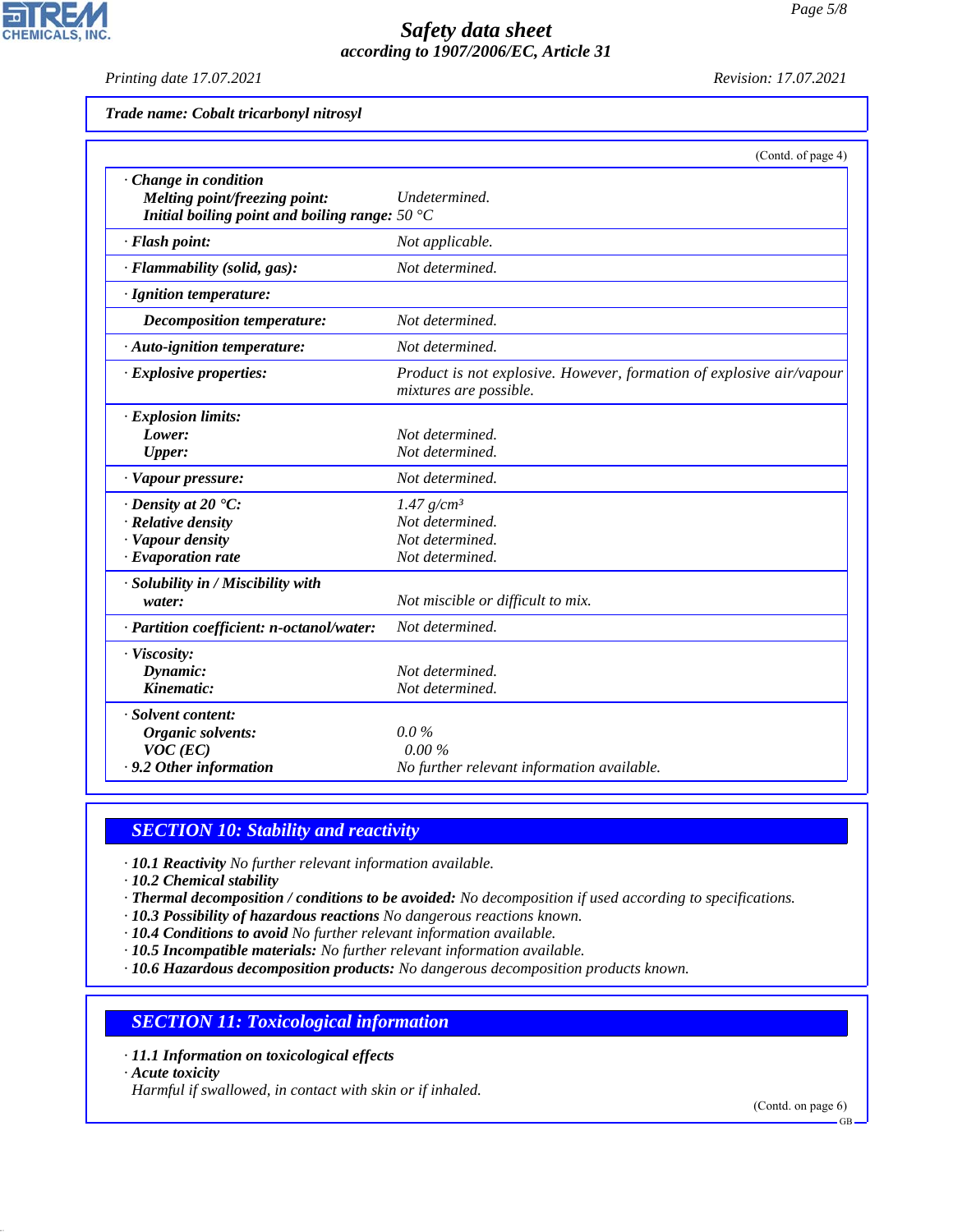*Printing date 17.07.2021 Revision: 17.07.2021*

*Trade name: Cobalt tricarbonyl nitrosyl*

- *· Primary irritant effect:*
- *· Skin corrosion/irritation Based on available data, the classification criteria are not met.*
- *· Serious eye damage/irritation Based on available data, the classification criteria are not met.*
- *· Respiratory or skin sensitisation Based on available data, the classification criteria are not met.*
- *· CMR effects (carcinogenity, mutagenicity and toxicity for reproduction)*
- *· Germ cell mutagenicity Based on available data, the classification criteria are not met.*
- *· Carcinogenicity*
- *Suspected of causing cancer.*
- *· Reproductive toxicity Based on available data, the classification criteria are not met.*
- *· STOT-single exposure Based on available data, the classification criteria are not met.*
- *· STOT-repeated exposure Based on available data, the classification criteria are not met.*
- *· Aspiration hazard Based on available data, the classification criteria are not met.*

#### *SECTION 12: Ecological information*

#### *· 12.1 Toxicity*

- *· Aquatic toxicity: No further relevant information available.*
- *· 12.2 Persistence and degradability No further relevant information available.*
- *· 12.3 Bioaccumulative potential No further relevant information available.*
- *· 12.4 Mobility in soil No further relevant information available.*
- *· Additional ecological information:*
- *· General notes: Not known to be hazardous to water.*
- *· 12.5 Results of PBT and vPvB assessment*
- *· PBT: Not applicable.*
- *· vPvB: Not applicable.*
- *· 12.6 Other adverse effects No further relevant information available.*

### *SECTION 13: Disposal considerations*

*· 13.1 Waste treatment methods*

*· Recommendation*

*Must not be disposed together with household garbage. Do not allow product to reach sewage system.*

- *· Uncleaned packaging:*
- *· Recommendation: Disposal must be made according to official regulations.*

| <b>SECTION 14: Transport information</b> |                                      |  |
|------------------------------------------|--------------------------------------|--|
| $\cdot$ 14.1 UN-Number                   |                                      |  |
| $\cdot$ ADR, IMDG, IATA                  | <i>UN1992</i>                        |  |
| $\cdot$ 14.2 UN proper shipping name     |                                      |  |
| $\cdot$ ADR                              | 1992 FLAMMABLE LIQUID, TOXIC, N.O.S. |  |
| $\cdot$ IMDG, IATA                       | FLAMMABLE LIQUID, TOXIC, N.O.S.      |  |



44.1.1

(Contd. of page 5)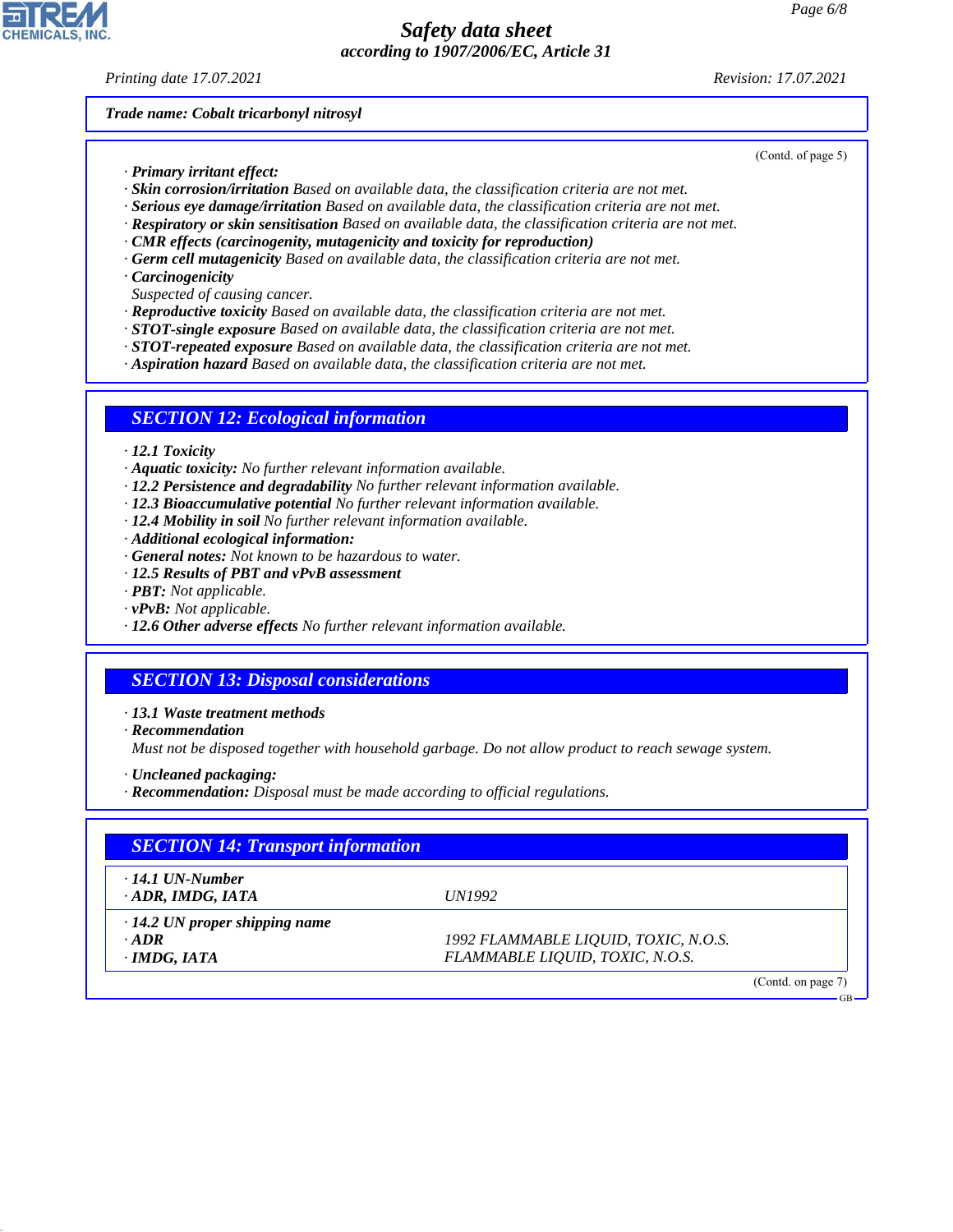*Printing date 17.07.2021 Revision: 17.07.2021*

 $\mathbf{r}$ 

**CHEMICALS, INC.** 

44.1.1

| Trade name: Cobalt tricarbonyl nitrosyl                                             |                                                  |
|-------------------------------------------------------------------------------------|--------------------------------------------------|
|                                                                                     |                                                  |
|                                                                                     | (Contd. of page 6)                               |
| $\cdot$ 14.3 Transport hazard class(es)                                             |                                                  |
| $\cdot$ ADR                                                                         |                                                  |
|                                                                                     |                                                  |
| · Class                                                                             | 3 Flammable liquids.                             |
| $\cdot$ Label                                                                       | $3 + 6.1$<br><u>.</u>                            |
| $\cdot$ IMDG                                                                        |                                                  |
|                                                                                     |                                                  |
| · Class                                                                             | 3 Flammable liquids.                             |
| $\cdot$ <i>Label</i>                                                                | 3/6.1                                            |
| ·IATA                                                                               |                                                  |
|                                                                                     |                                                  |
| · Class                                                                             | 3 Flammable liquids.                             |
| $\cdot$ <i>Label</i>                                                                | 3(6.1)                                           |
| · 14.4 Packing group                                                                |                                                  |
| · ADR, IMDG, IATA                                                                   | $I\!I$                                           |
| · 14.5 Environmental hazards:                                                       |                                                  |
| · Marine pollutant:                                                                 | N <sub>O</sub>                                   |
| · 14.6 Special precautions for user                                                 | Warning: Flammable liquids.                      |
| · EMS Number:                                                                       | $F-E,S-D$                                        |
| · Stowage Category<br>· Stowage Code                                                | B<br>SW2 Clear of living quarters.               |
|                                                                                     |                                                  |
| · 14.7 Transport in bulk according to Annex II of<br><b>Marpol and the IBC Code</b> | Not applicable.                                  |
| · Transport/Additional information:                                                 |                                                  |
| $\cdot$ ADR                                                                         |                                                  |
| $\cdot$ Limited quantities (LQ)                                                     | 1L                                               |
| $\cdot$ Excepted quantities (EQ)                                                    | Code: E2                                         |
|                                                                                     | Maximum net quantity per inner packaging: 30 ml  |
|                                                                                     | Maximum net quantity per outer packaging: 500 ml |
| $\cdot$ IMDG                                                                        |                                                  |
| $\cdot$ Limited quantities (LQ)                                                     | $_{1L}$                                          |
| $\cdot$ Excepted quantities (EQ)                                                    | Code: E2                                         |
|                                                                                     | Maximum net quantity per inner packaging: 30 ml  |

*Maximum net quantity per outer packaging: 500 ml*

(Contd. on page 8) GB